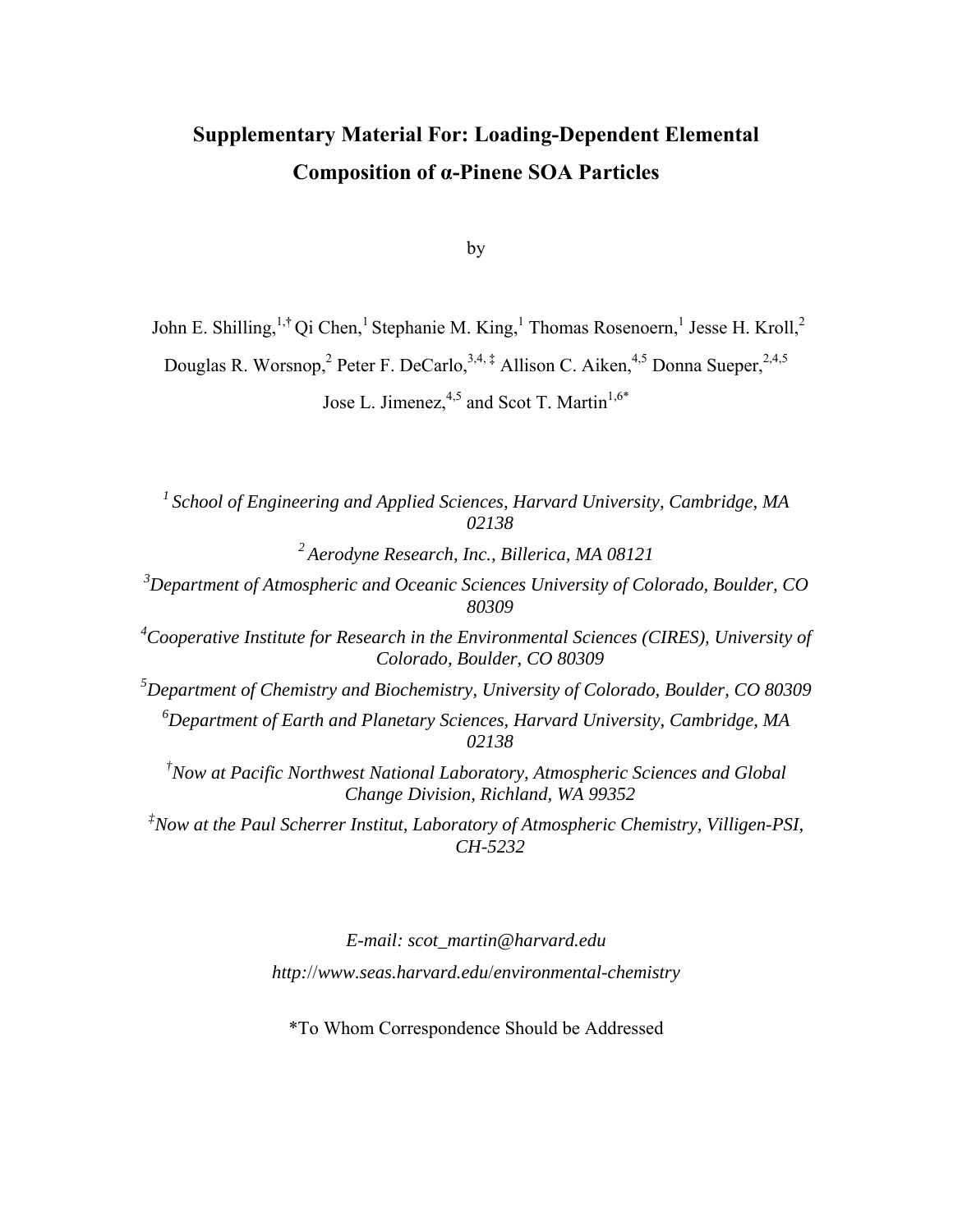- **Table S1.** SOA particle mass loadings and the measured O/C and H/C atomic ratios used in the basis-set fitting (i.e., entries of Table 2).
- **Figure S1.** Correlation plots between unit-mass-resolution signal intensity and highresolution oxygen-to-carbon atomic ratio. Except for the bottom-left panel, vertical axes show the percent contribution of the signal intensity of the indicated *m*/*z* value to the total organic signal. For the bottom-left panel, the vertical axis shows the ratio of the signal intensity at *m*/*z* 44 to that at *m*/*z* 43.
- **Figure S2.** Measured oxygen-to-carbon atomic ratio vs. the 44/org signal for SOA particles produced from the dark ozonolysis of  $\alpha$ -pinene. The linear regression through the data is shown in the solid line. The data points and the regression of *Aiken et al.* (2008) for ambient ground and aircraft measurements during the MILAGRO campaign are also shown. Equations for the linear fits and correlation coefficients are given in the figure.
- **Figure S3.** Example of the deconvolution of a high-resolution mass spectrum for fragments at *m*/*z* 43. Peaks representing high-resolution model fits of  $C_2H_3O^+$  and  $C_3H_7^+$  are shown in the figure (DeCarlo *et al.*, 2006). Panel i shows the residual between the recorded data and model fits for panel ii (gold), panel iii (grey), and panel iv (red). Panel ii, which was recorded with the AMS chopper open, shows the mass spectrum of the particles and the background. Panel iii, which was recorded with the AMS chopper closed, shows the mass spectrum of the background. Panel iv, which shows the difference of panel iii from panel ii, represents the mass spectrum of the particles. In each panel, the open circles show the recorded signal (Hz). The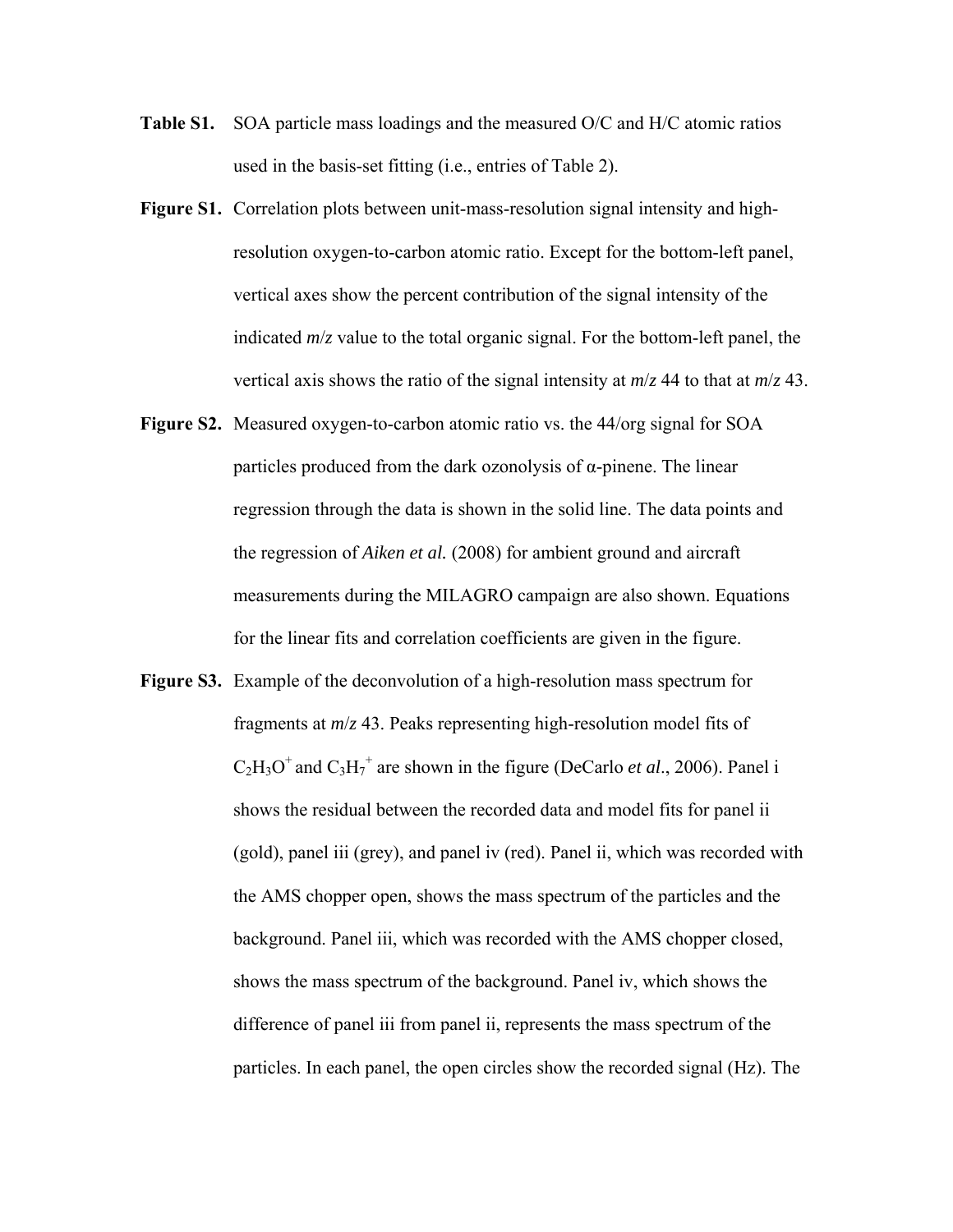solid lines show the model fits in gold, grey, or red for individual peaks and in black for the sum of the model fits. The solid green bars indicate the peak intensity of each fit.

**Figure S4.** Contribution of the signal intensity at *m/z* 60 to the total organic signal intensity (i.e., 60/org) for increasing SOA particle mass loading for the dark ozonolysis of α-pinene. The average 60/org across all loading is 0.23%. Increased signal at *m/z* 60 is interpreted as a marker of biomass burning particles when observed in the mass spectra of atmospheric particles (Schneider *et al.*, 2006; Docherty *et al.*, 2008). Figure S4, however, shows that some of the signal intensity at *m/z* 60 can also be attributed to SOA particles.